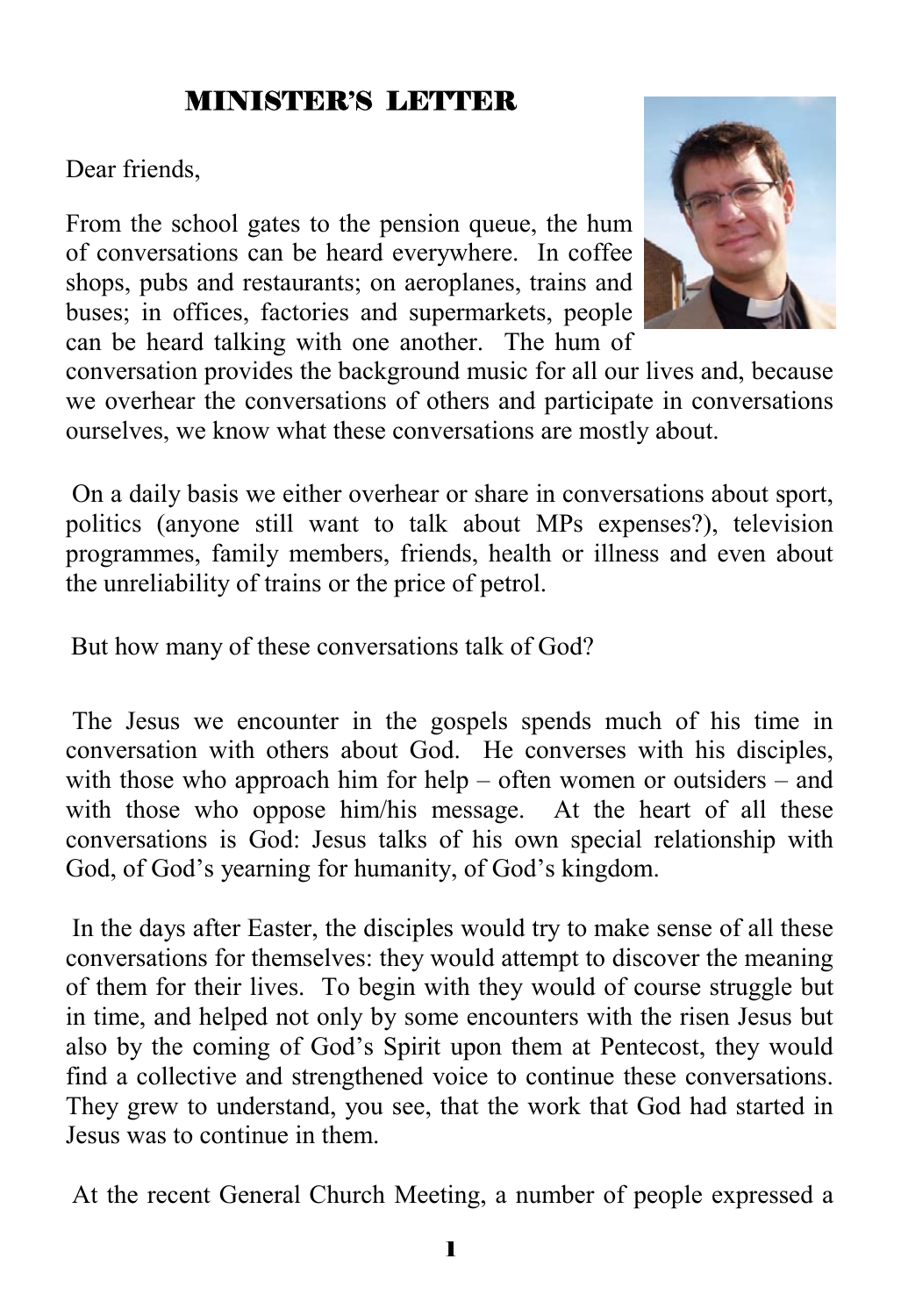desire to share in conversations with one another, using as a starting point the Conference report (2005) Time to Talk of God. This well-received report recognises that, whilst we're often comfortable with socialising and prioritise being a welcoming church, we are often much less comfortable seeking out or providing contexts of conversation that allow us to go really deep, and to 'get real' with each other about our faith and its implications for living. If we are not comfortable – or cannot find places – in which we are able to talk of God with one another within the church, the report asks, how are we ever going to be able to talk of God with those outside the church and then what does that say about us as witnesses and disciples of Jesus Christ?

 So in the coming months we'll be looking to see how we might best facilitate these conversations - and they will be conversations with one another not discussions. At its root, the word 'discussion' means, 'to shake apart' or 'to smash apart' whereas at its root the word 'conversation' means, 'an act of living with', 'to keep company with' and even 'to turn about with'. The distinction is then an important one. A conversation is a shared journey with an unknown destination. If this is something that you think or feel would interest you, please mention that either to a member of the Leadership Team or to me.

With every blessing

# *Paul*

 $\longrightarrow$   $<$  0 >  $\longrightarrow$ 

Got any rivers to cross, you think are uncrossable? Got any mountains you can't tunnel through? God specialises in things thought impossible. He does things others can't do.

O. Elizson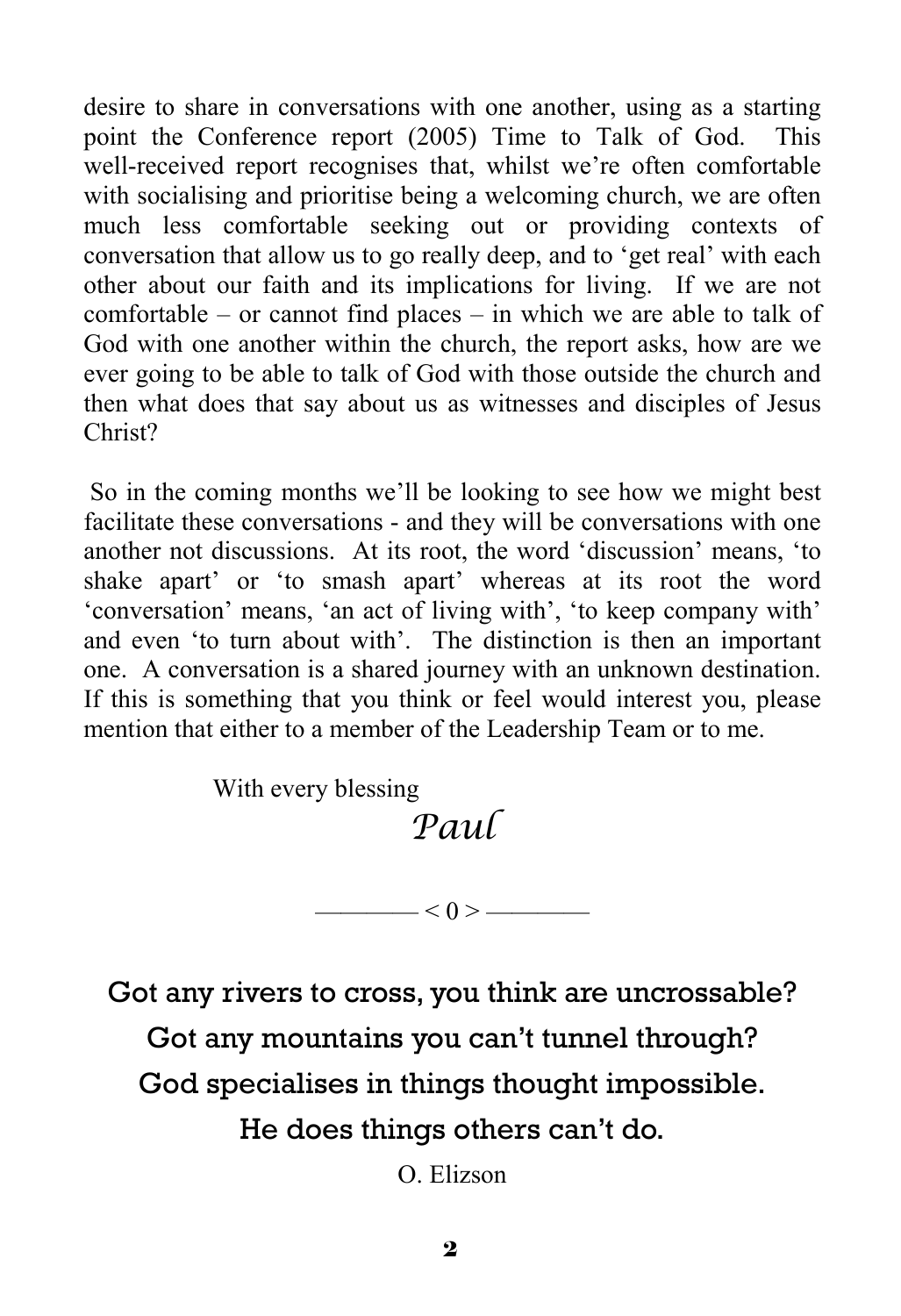## A NEW BIBLE STUDY GROUP

Myself and Penny came back from Spring Harvest with an idea to start up a Bible Study Group. We understand there are House Groups at Martin Way who do this already but we felt that they are already well attended, and



although they would welcome people to join them they could become too large. Also we wanted to reach out to others who may want to join a Bible Study Group but haven't for many different reasons.

There are a lot of things to think about with this group, such as:-

- $\mathbf{\hat{F}}$  How often should the group meet
- = What night to meet on
- = Times
- = Different styles of Bible Study
- $\mathcal{F}$  Who would lead each session

We are planning to meet on Thursday  $4<sup>th</sup>$  June at Jane Smith's House (183 Pembury Avenue, KT4 8BY) at 8pm to discuss what people want and how we can achieve this.

If anybody has any questions or would like a lift please speak to Abby Herring, Jane Smith or Penny Osborne.

*Abby Herring* 

———— $< 0 >$ ————

#### **If a man is not familiar with the Bible, he has suffered a loss which he had better make all possible haste to correct.**

*Theodore Roosevelt*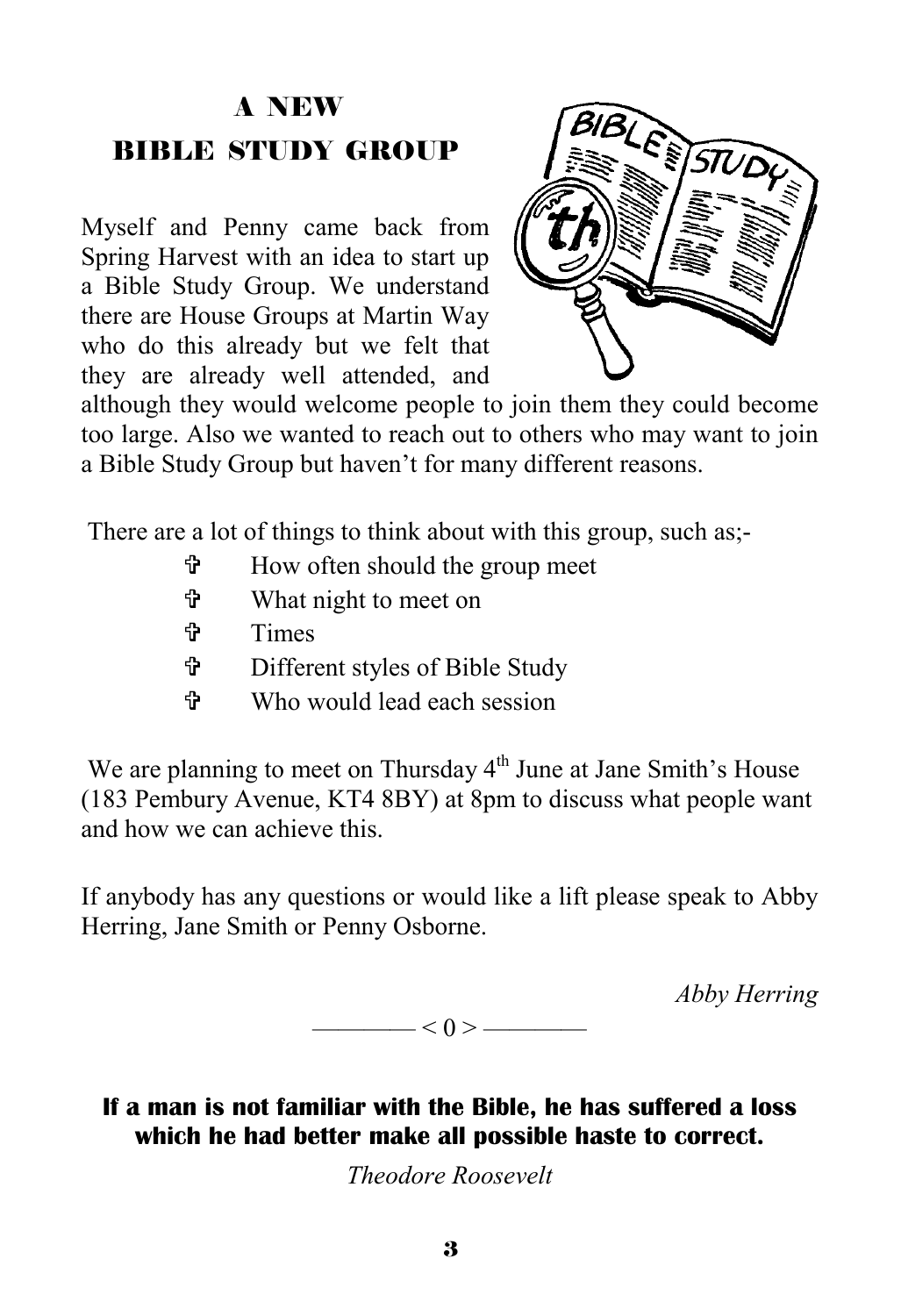#### JOIN OUR MERRY BAND

Hello to All,

Below are dates for band and New song practices for the next month or so. It is mainly for a service the Platform are planning with David Somers (and his last



Service at Martin Way) on Sunday 5th July but we would welcome as many people along just to learn the songs even if they don't want to join in with the band on Sunday mornings.

The band members include Caroline Johnson (Clarinet/Sax), Jack Pallister (Piano), Marie Randall (Flute), Colin Smith (Bass Guitar), James Smith (Drums), Natalie Johnson and Alex Pallister (Guitar). Our vocalists include Katie Budd, Abby Herring, Tony Loft, Ann Conquest and Andy Smith. Feel free to speak with any of them to find out more about the band.

We did use to have new song practises one Sunday afternoon a month but these haven't happened lately - it will be back again more regular. Until then please feel welcome to join us at these practices and bring your instruments or voices.

These are the dates we going to practice for the Cafe Worship:

Saturday 6th June 5pm

Sunday 7th June, after the AAW we'll just practice the two new songs briefly - Adoration and Amazing Grace (My Chains are gone).

Saturday 20th June 4.30pm

Saturday 4th July 4.30pm

*Abby Herring*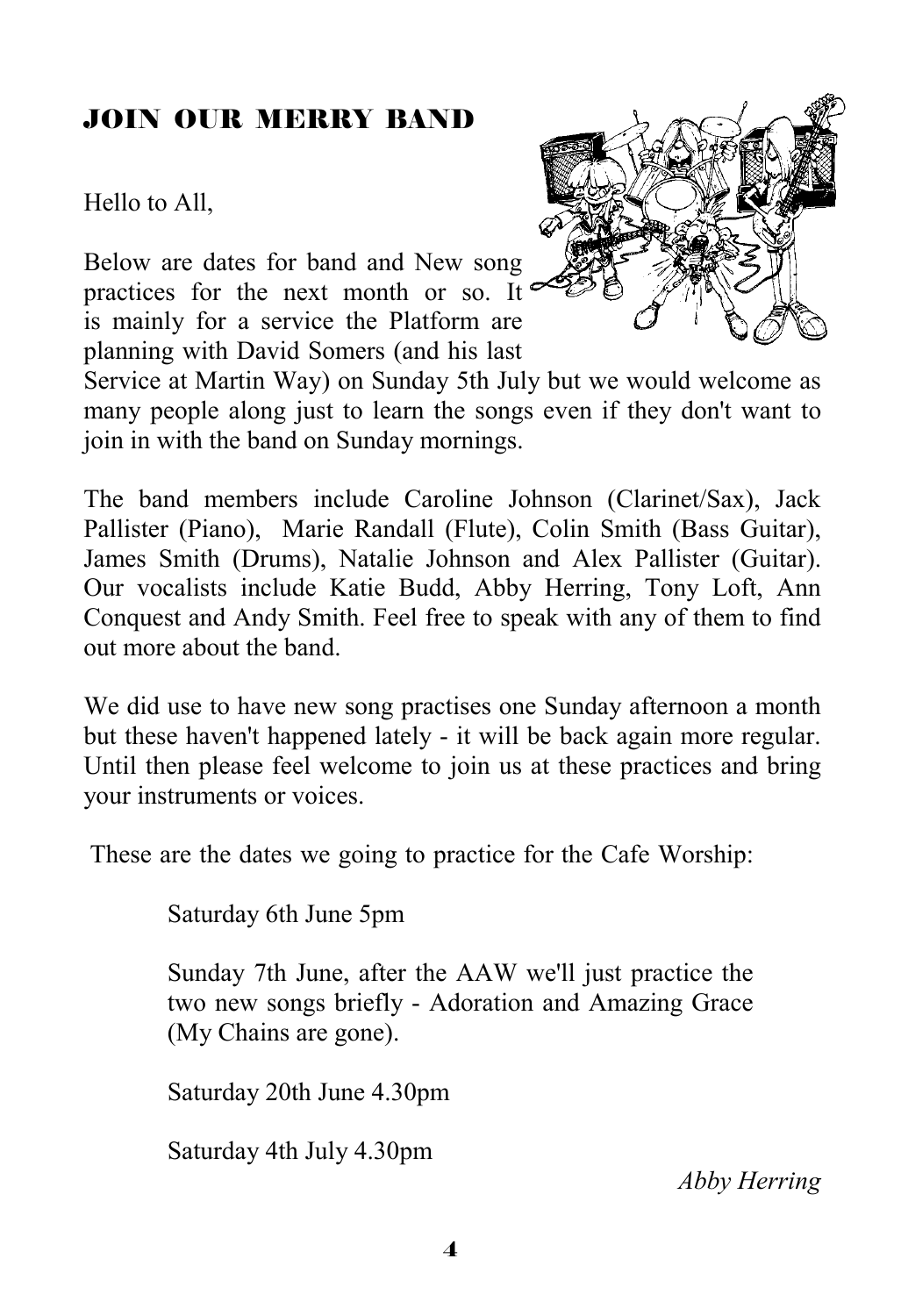## HOW IS OUR FINANCIAL POSITION?

 Because there were not as many attending the General Church Meeting on the  $10<sup>th</sup>$ May as we were hoping to see there, I have been asked to supply a few comments for people to read, mark, learn and hopefully, where possible, do something about it!!



 At the time of the meeting we were 35 weeks into the current Methodist year (which runs from  $1^{st}$  September to  $31^{st}$  August) – Sunday collections, including payments by Banker's Orders and cheques, were marginally below the average for the whole of last year, and sadly two of our members who both made substantial contributions have died over the past few months.

 At the expense of once again repeating what I have said so many times in the past, the question of Gift Aiding can have a considerable effect on our income without any cost to the donor. The only requirement is that tax is paid to at least equal to the amount reclaimed, e.g. if, say, £2 per week is donated then over 52 weeks tax of £17.68 can be reclaimed taking £104 to £121.68 or if it were £5 per week, then the amount reclaimed would be £44.72 taking £260 to £304.72.

 We now have 34 Gift Aid donations to the General Fund and 8 to the Building Fund, against a membership of 83, plus a number who attend regularly but are not actually members – not a very good response? However, it is interesting to note that tax returned last year on the General Fund was £5816.45 and on the Building Fund £842.45, so just imagine how this could be improved. Strangely, with the recent Easter Offering Envelopes there were two cases which were Gift Aided by people who do not Gift Aid their general giving. I wonder why? It is not even necessary to sign your name on the form to fill in to join the Gift Aid system, and I have always got some of the forms with me – any applications please?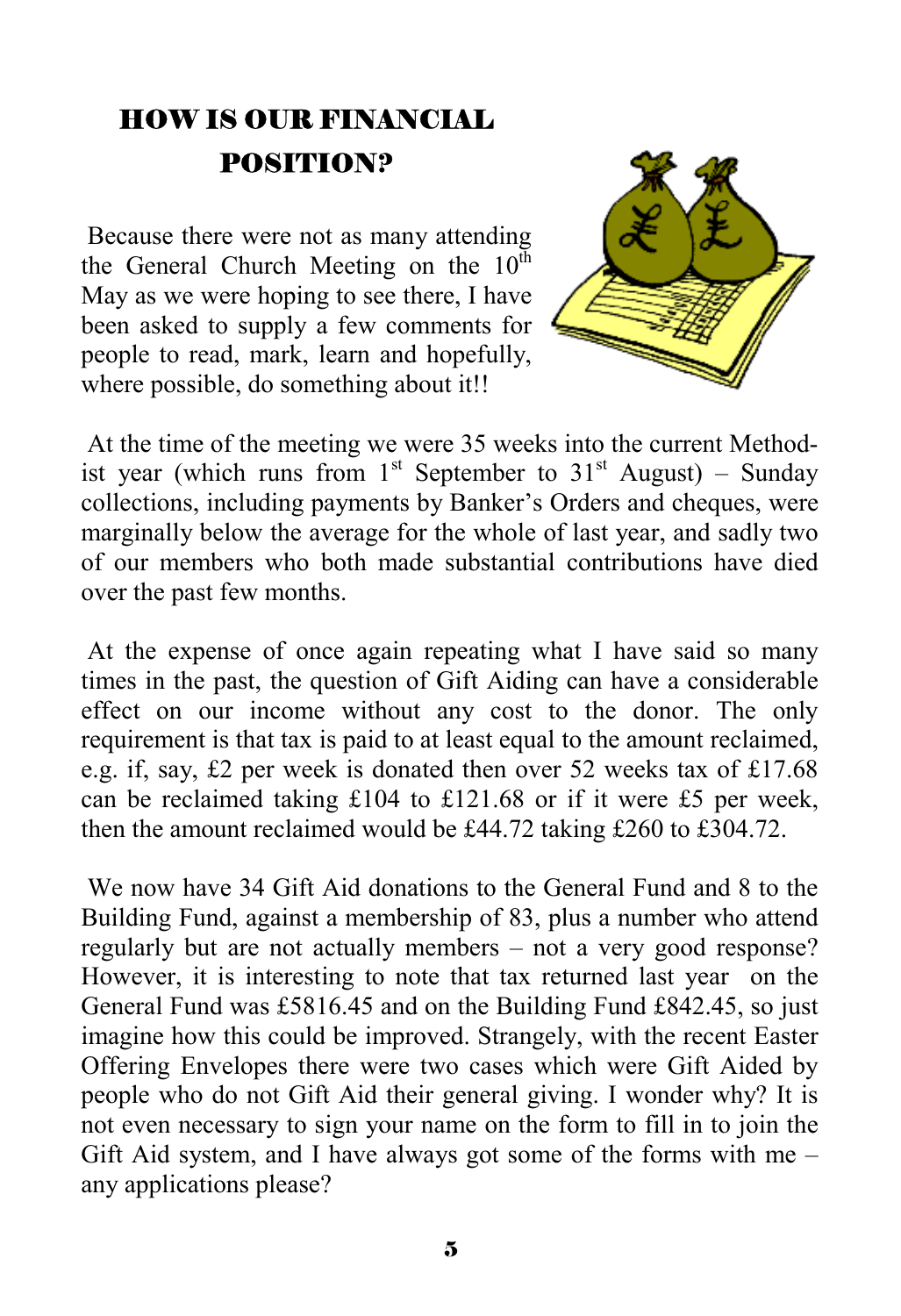One of the effects of "credit crunch" is the reduction of the amount of interest we receive from the money we have invested with the Central Finance Board. At best we were receiving interest at 5.48%, but the latest figure is 2.67%, i.e. less than half! (Note: this figure has now dropped to 1.92% since John passed me the report and the completion of the Newsletter!)

 We have to thank Pete Boyd for all he does in producing income from donations for the use of our premises, which go towards helping to meet our various expenditures.

 I have recently been advised that our Circuit Assessment (which deals with the Circuit expenses such as the payment of Minister's stipends and expenses, staffing costs, pension provision, maintenance of Manses etc. etc.) for 2009/2010 will be increased from £31000 to £31240 which is an amount of  $£240$  a year – just under  $£5$  per week, and the cost of gas, electricity, insurance, cleaning, etc. continues to increase, as it does in our own homes.

 If anyone wants further comments, information or details, please have a word with me.

*John Butland* 

 $\le$  0 >  $-$ 

#### The Helpful Spelling Checker!!

Eye halve a spelling chequer

It came with my pea sea

It plainly marques four my revue

Miss steaks eye kin knot sea.

Eye strike a key and type a word And weight four it two say Weather eye am wrong oar write It shows me strait a weigh. As soon as a mist ache is maid It nose bee fore two long And eye can. put the error rite Its rare lea ever wrong.

Eye have run this poem threw it I am shore your pleased two no Its letter perfect awl the weigh

My chequer tolled me sew.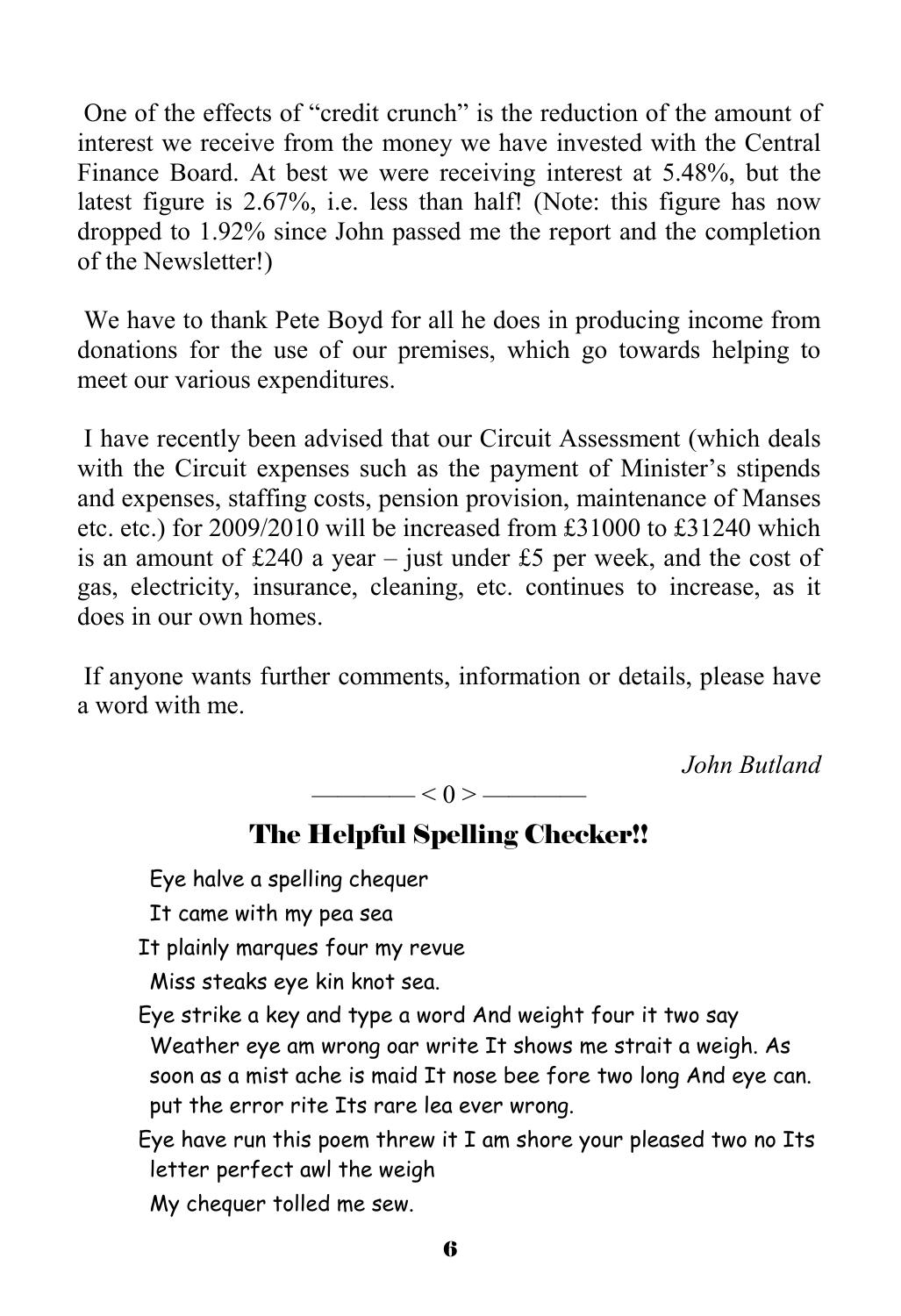

#### Circling the City for Christian Aid

It must have been at least the year 2000 when Mike Rusbridge persuaded Tony and I to join him on this walk, so at 6 miles each year we have walked qt least 56 miles around London in many different weather conditions, raising quite a few hundred pounds for Christian Aid.. I remember one year taking people from Brisbane, Australia on the walk and it rained all the way!!

This year we walked on our own for the first time but have still managed to raise over £200. We started at St Mary-le-bow in Cheapside, made our way to the millennium bridge, on to Southwark Cathedral, over London Bridge, around the city finishing back at St Mary-le-bow which took us two hours.

Next year we would like more people to join us, it is a great afternoon exercise, enjoyed by many people of varied abilities.

*Maralyn Loft* 

 $\longrightarrow$  < 0 >  $\longrightarrow$ 

#### To Drive or Not to Drive

A 6th former had just got his driver's licence and asked his dad if they could discuss his use of the car. His father said he'd make a deal with his son. 'If you bring your grades up from C to B, study your bible and get your hair cut... Then we'll talk about you borrowing the car' The boy decided he'd settle for the offer and agreed on it.

After about 6 weeks his father said 'Son, I'm really proud of you. You've brought your grades up and I've seen you studying the bible but I'm a bit disappointed that you haven't had your hair cut'

The lad paused for a moment, then said ' You know Dad, I've been thinking about that and I've noticed from my bible studies that Samson John the Baptist and Moses all had long hair and there's a strong argument that Jesus did too.' - to which his father replied 'But did you also notice they all walked everywhere they went'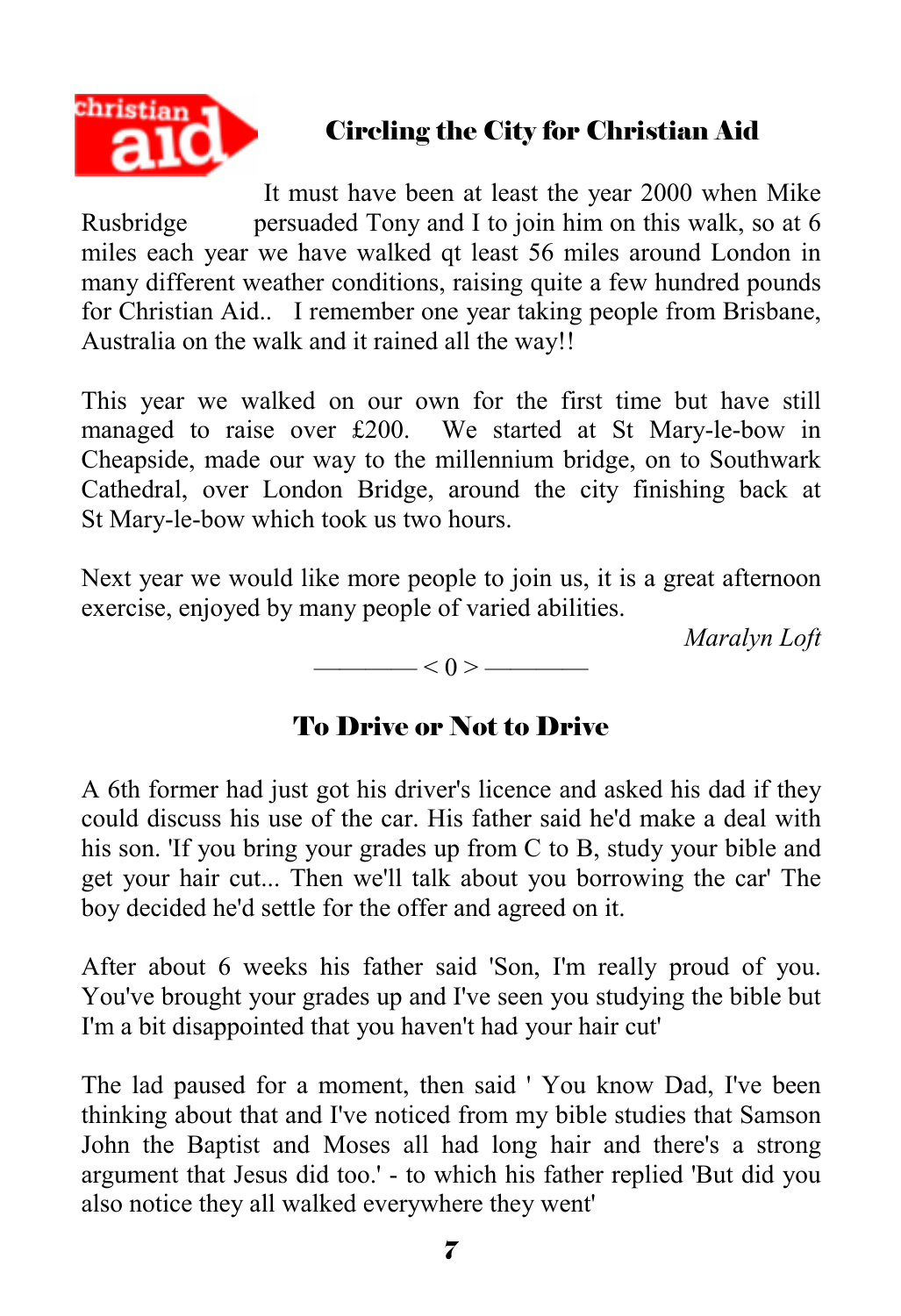

With all the joys of Butlins, the beach and the brightly-coloured fun of the fairground, you might think that one would be hard pressed to find any reason to do anything remotely religiously-focussed or holy during an event such as Spring Harvest. But for a few short days a year, these resorts at Skegness and Minehead are purely incidental and their features become merely the backdrop for a Christian experience that continues to inspire thousands, year after year. The challenging seminars that broach life's important questions, the variety of worship that can touch the heart in so many different ways, and the uplifting preaching, makes Spring Harvest an event I am proud to be a part of. I feel that all those who attended from our circuit this year will testify that something valuable was gained, that comes home with you and activates in your day-to-day living.

The six day week is a tiring one, but one which "equips the church for action" by facilitating it with God's message in fresh words. All in all, it is hard to quantify what Spring Harvest can achieve, as the experience is different each time for each person. But, if you appreciate lists, this one is a good start on the benefits of the event:

| Laughter and kinship               | <b>Challenging seminars</b> |
|------------------------------------|-----------------------------|
| Renowned preachers and speakers    | Focus on God                |
| <b>Endless books and resources</b> | Charitable information      |
| Open space                         | Music and worship           |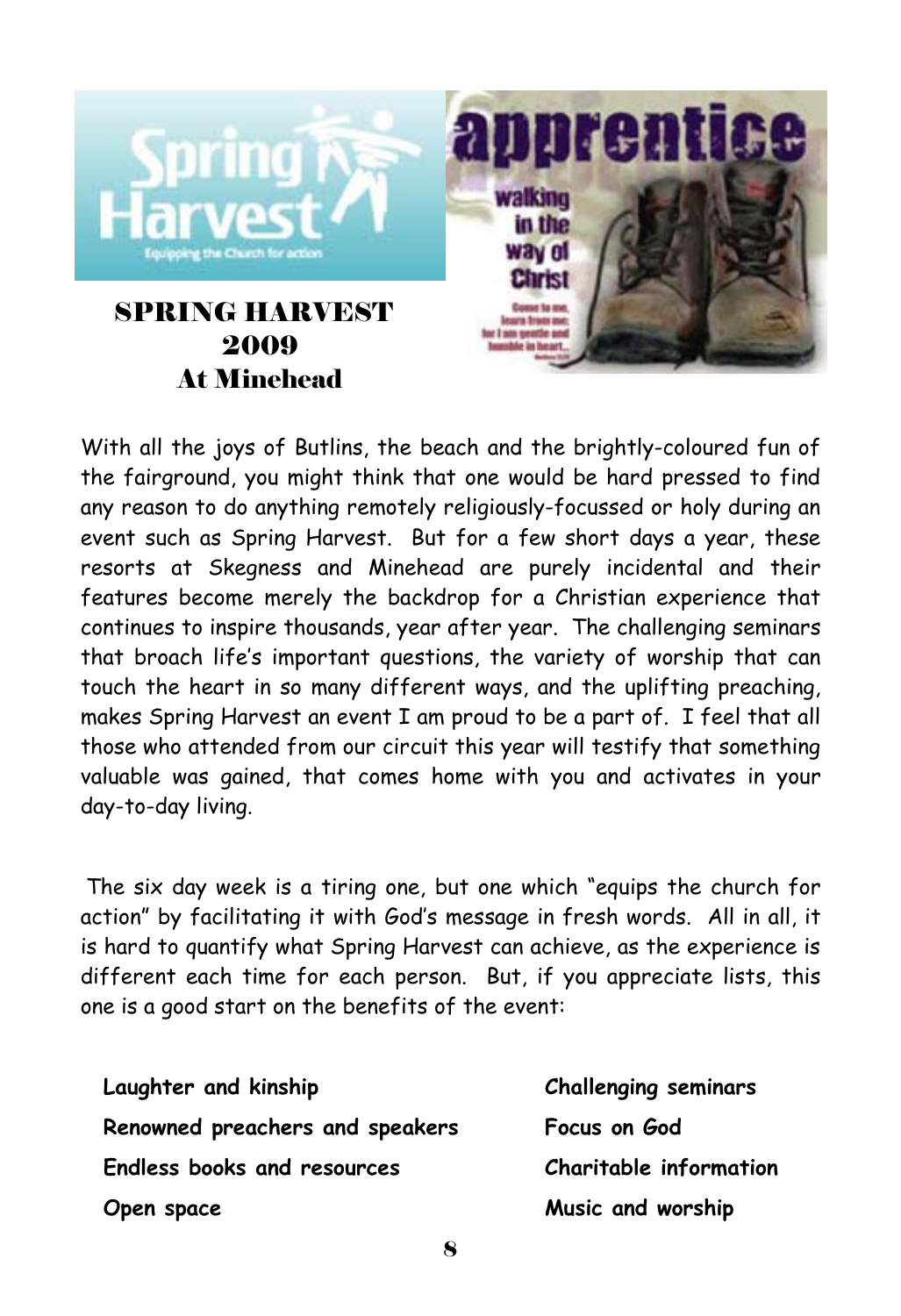| Prayer space    | Christian vocation information |
|-----------------|--------------------------------|
| Butlins' fun!!! | Ducks, geese and seagulls      |
| Coffee and chat | Sport and recreation           |
| Meet new people | Arts and creativity            |
| .               |                                |

**Practical advice on reaching the community** 

Yet, amongst all this, the most common thing to come across is people finding God, people falling in love with God, people falling in love with God again, and lots of people basking in the joy of God's grace, and if you're really lucky, like me, you'll come away moved by one of the key themes from this year's Spring Harvest, that God's message is mainly just … Love, actually.

Tom Linton-Smith

~~~~~~~~~~~~~~~~~~~~~~~~~~~~~~~~~~~~

'I think it was an amazing experience for all of us to be at Spring Harvest. We've never really experienced so many Christians in one place all being perfectly open about their faith. I think for me it was a tiny bit of a relief and a shock to the system to see others of our age being able to talk about how God speaks to them in their lives, praying for others and worshipping openly without any inhibitions.

Spring Harvest was a brand new experience and a brand new challenge to us all!'

Ellie Budd

~~~~~~~~~~~~~~~~~~~~~~~~~~~~~~~~

'I really enjoyed Spring Harvest this year – not only was it great fellowship with friends from around our Circuit, but it also was a wonderful time of personal reflection.'

Abby Herring

~~~~~~~~~~~~~~~~~~~~~~~~~~~~~~~~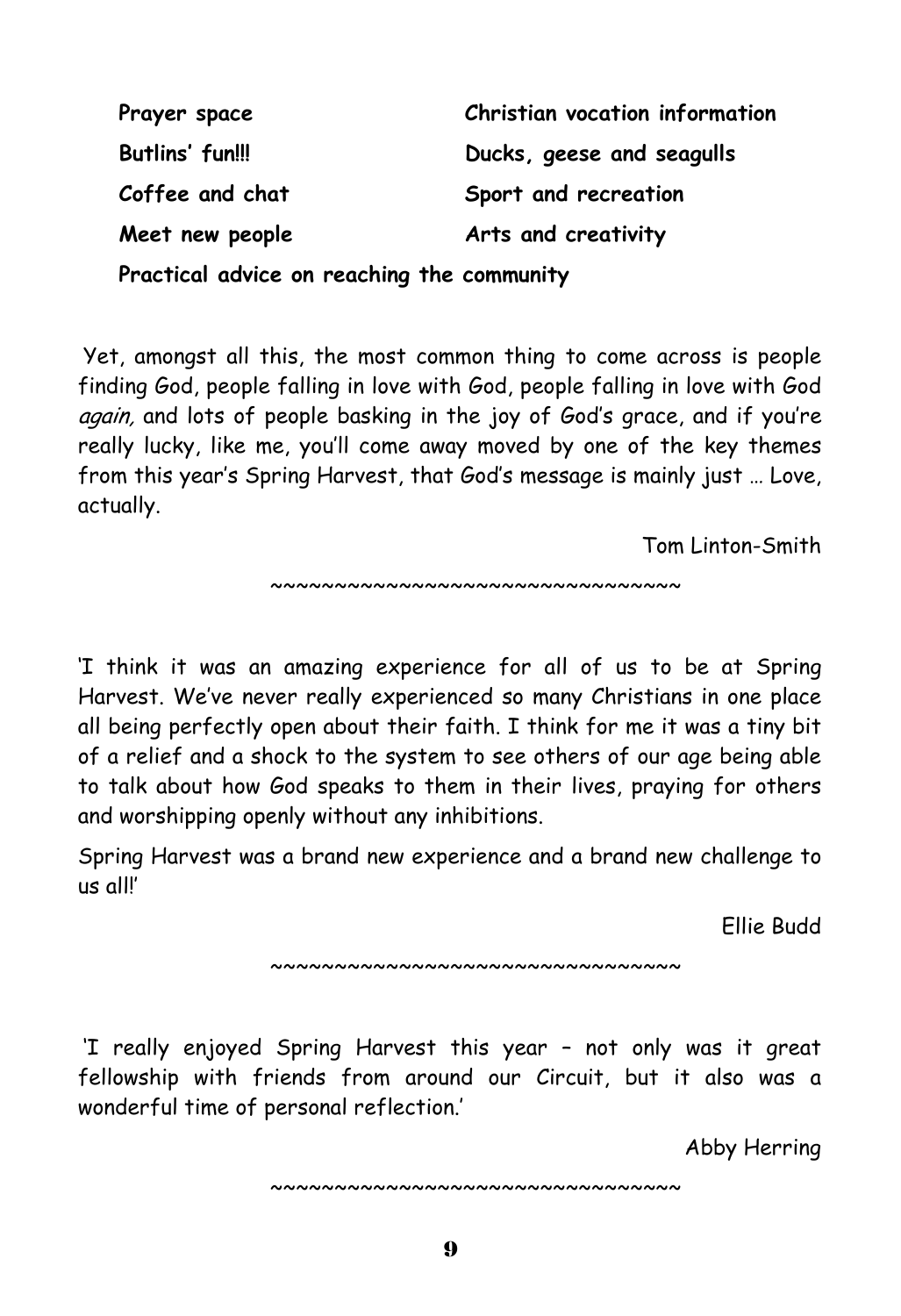'This was the first year I had been to Spring Harvest since I was very small however not much is remembered from that early visit!

During the day, we often visited the fairground and went to various seminars related to different things as well as attending the morning worships. Ellie and I though did find ourselves browsing the shops quite a lot but it couldn't be helped!

 The youth worship aimed at 15-24's was really enjoyable. They started with something amusing relating to the youth of today and the sort of things we enjoy such as dancing to familiar songs and watching the leader's versions of various TV shows. At one point, we were all sitting down and about to go into prayer when they decided to blast out the Grease medley at very high volume; this lead to the whole room splitting into boys and girls and erupting into dancing!

 The speakers talked to us about relevant things in today's society in a way that wasn't hard to understand but also wasn't too childish. They would often get us involved by making us write something down and then we would attach it to a large board usually covered each day with a different piece of art. This was our way of responding to the speaker and what has been said.

 In the evenings we would watch the evening entertainment or end up in the pool for a late night splash. One of our favourite memories from the evening entertainment was when we volunteered Alex to go and join the band on stage. He had to create a sound which looped to create an ensemble of sounds. I'm pretty sure by the end of it; all of us were in tears due to the amusement of Alex's words and actions!

 If anyone was considering going this year but didn't end up going in the end, I would thoroughly advise you to go next year as it's bound to be just as amazing as this year. After we came home from Spring Harvest, I realised how much of a good experience it was and so I cannot wait to go again next year. '

Jenny Smith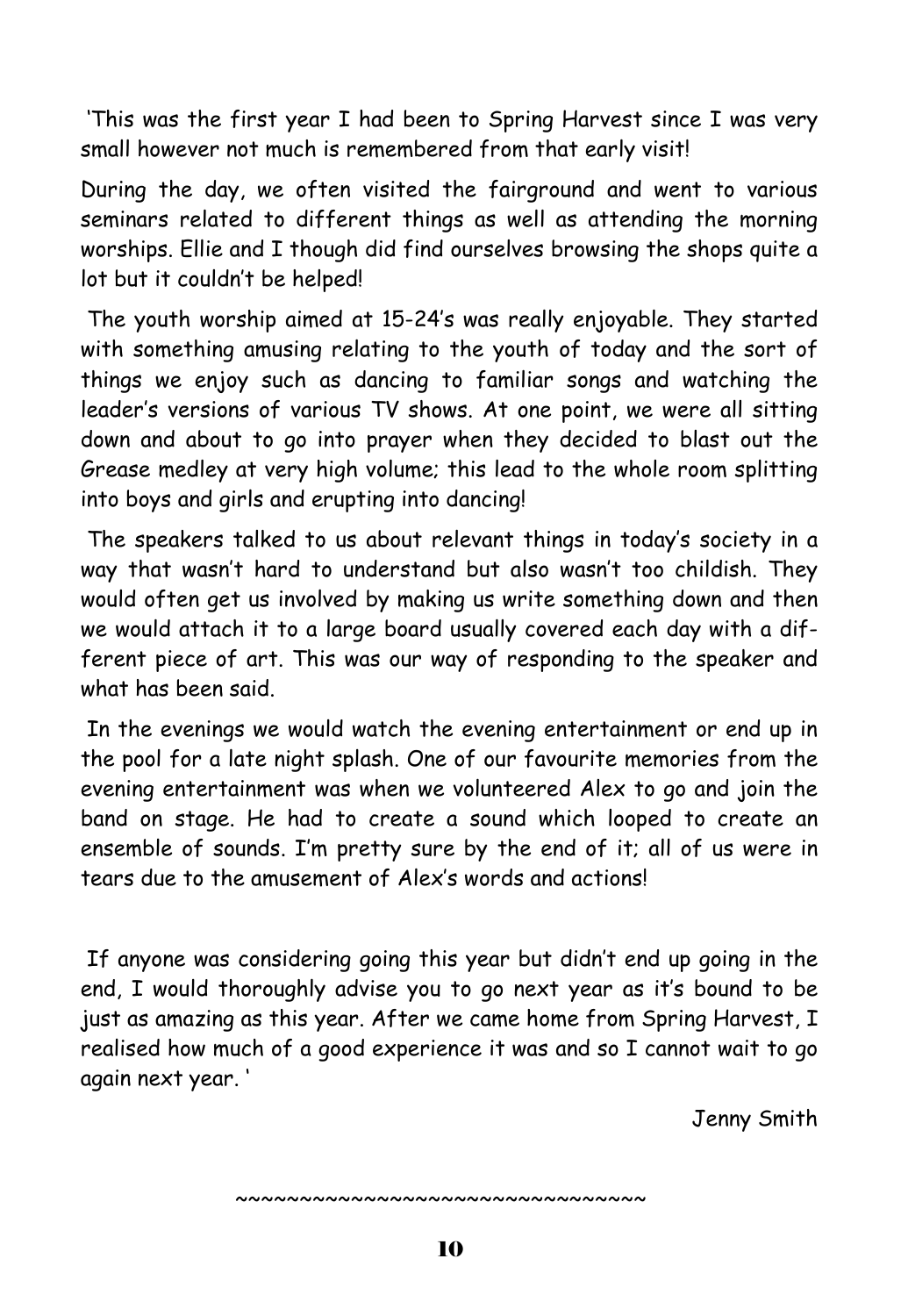'I went to spring harvest for my first time, unsure of what to expect, would it be excessively cheesy or boring? I was pleasantly surprised. Not only was it neither, but there was complete freedom over what kind of thing you wanted to do, ranging from musical worship, to seminars, to swimming. For this reason, spring harvest is exactly what you make of it, with the opportunity to have an amazing time. I definitely want to go again and would recommend it to anyone, no matter how sure or unsure they are of their faith.'

Katie Budd



~~~~~~~~~~~~~~~~~~~~~~~~~~~~~~~~~~~~~

The dates for next years Spring Harvest will be Tuesday 6<sup>th</sup> until Sunday  $11<sup>th</sup>$  April at Skegness Butlins. (Next year Easter weekend is 2<sup>nd</sup> to 5<sup>th</sup> April). We need to book our places in the middle of June so please consider joining us. There will be Fund Raising to assist people with the cost so please don't let costs put you off.

All are welcome to join us and please let Tony Loft know if you would like to come along by Sunday 14th June 2009.



The secret of success in life is for a man to be ready for his opportunity when it comes.

*Benjamin Disraeli*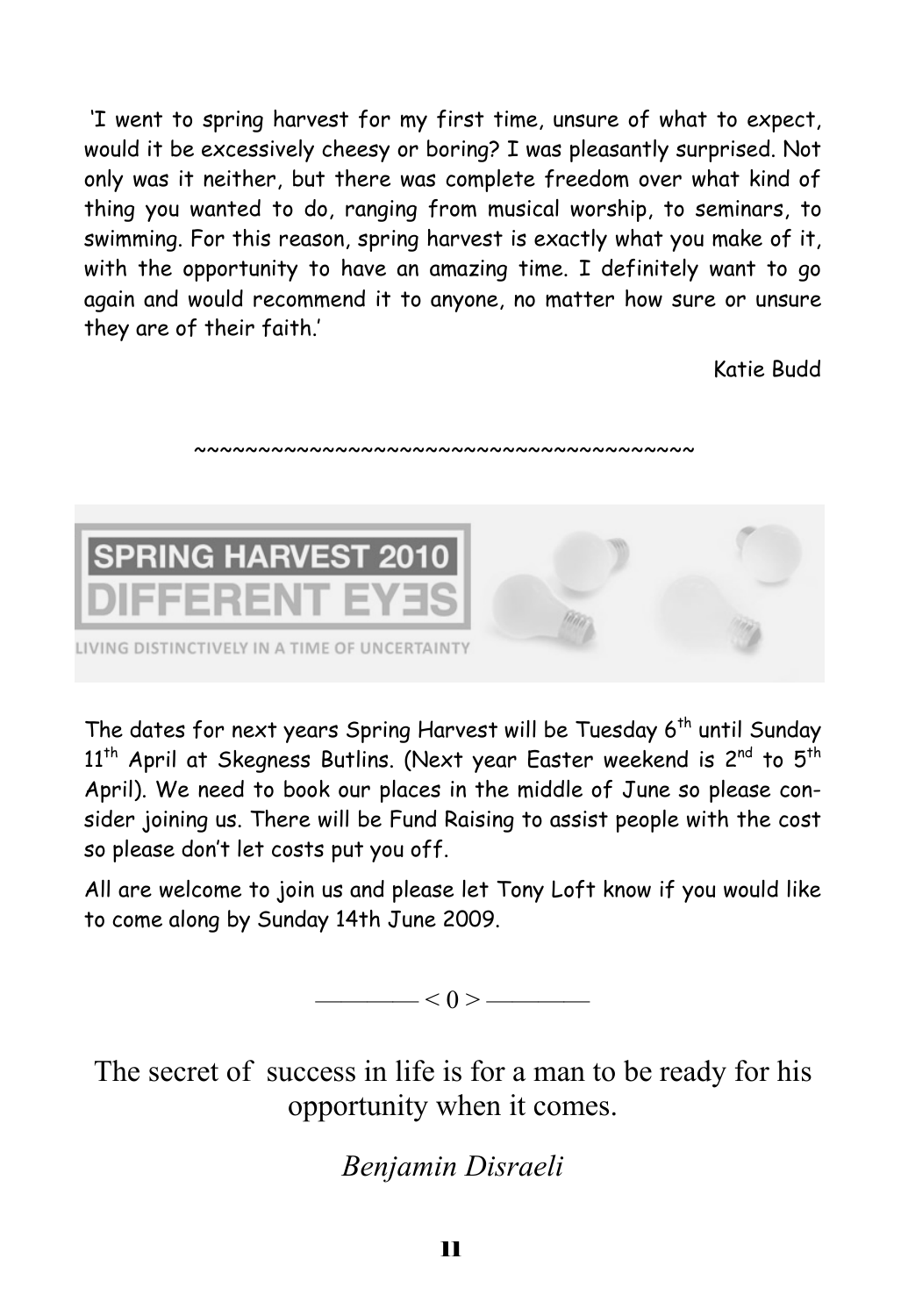#### BOOK REVIEWS from RE:FRESH BOOKS

*The Shack* by William Young 256 pages, paperback, RRP £7.99

The Shack has rightly been described as a "publishing Phenomenon". A Christian book, initially rejected by all the major American Publishers, it went on to occupy the Number One Position on the New York Times Paperback Trade Fiction list on June 8 last year and retained that position for 11 months.

It is a novel about a man whose daughter is abducted; he receives a letter from somebody claiming to be God inviting him to return to the scene of his daughter's death. Some readers will be uncomfortable with the way in which the book represents God, but the dialogue



as the hero, Mack, confronts God conveys the message powerfully. It tackles a variety of issues, but paramount is "how can God allow such suffering?" Young himself knew abuse as a child. The frequent references to a time known as "the Great Sadness" in the hero's life will strike chords with many readers and the message about forgiveness carries a hard but necessary challenge.



*The Last Sin Eater* by Francine Rivers. 336 pages paperback, RRP£9.95

Cadi lives in a secluded mountain community, where the people still believe in a Sin Eater, who takes on himself the transgressions of the deceased so that they may have peace in the afterlife. Cadi first meets him at her grandmother's funeral. Sometime later something happens in her family that leaves Cadi with a terrible burden of guilt. She decides to search for the Sin Eater so that he can take it away. In doing so she goes against all traditions and rules of her world. Together with the Sin Eater she

discovers that the only way to forgiveness is through Jesus.

This is an adult novel written from the perspective of a 10 year old girl. This enables Francine Rivers to deal with very serious subjects in a subtle way. Cadi does not always understand exactly what is going on, or what has happened, yet for the viewer it is clear.

*Both of these books are available from re:fresh books & christian resources, 23 The Broadway, Tolworth, Surbiton KT6 7DJ*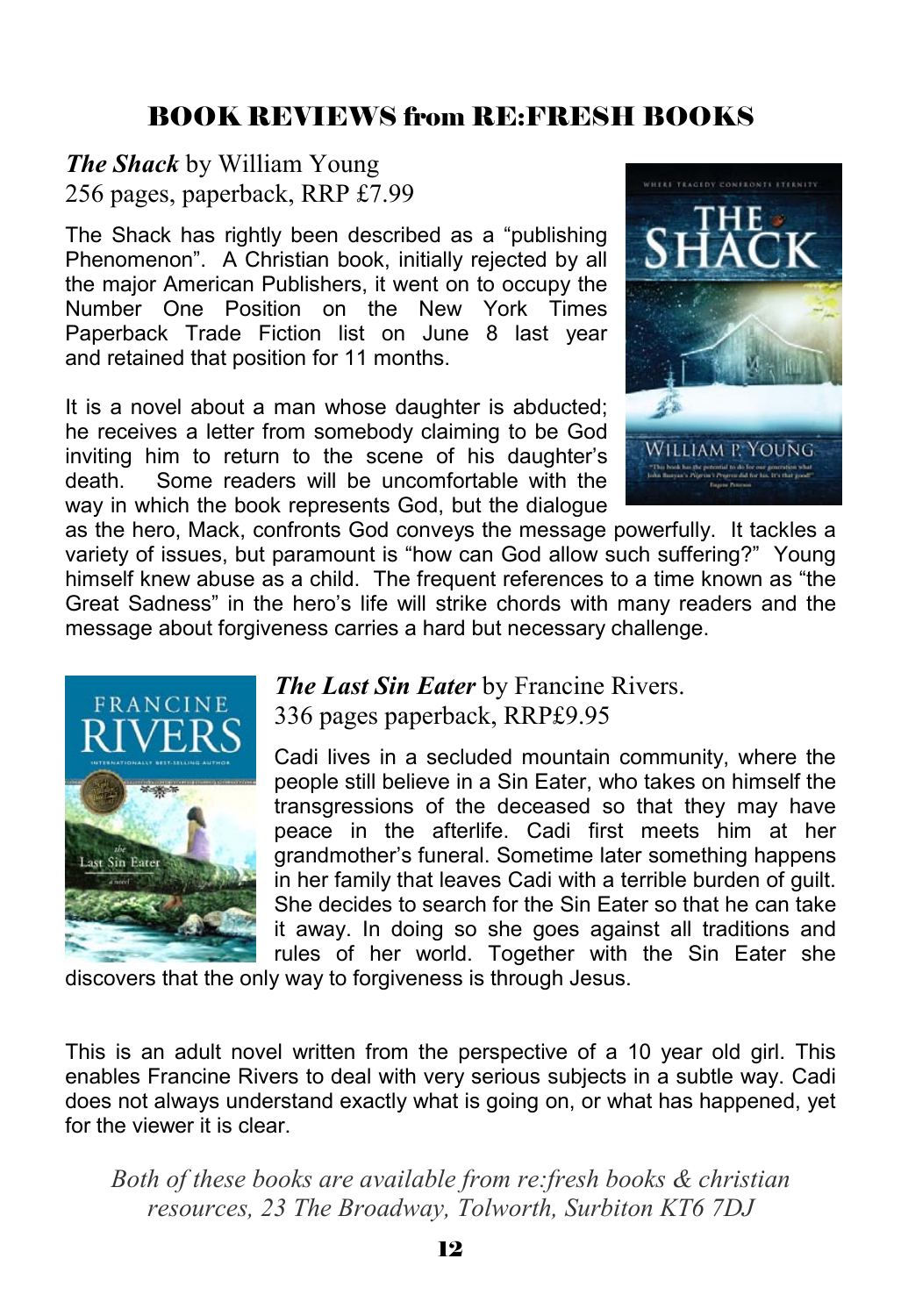#### PUZZLE CORNER

# Double Puzzle

Eight words have had their letters rearranged.

Rearrange the letters into the boxes to make the correct word, then copy the numbered letters into the correct boxes in the grid below to make a verse from Ecclesiastes.



With thanks to Bible Wordgames which can be found at www.biblewordgames.com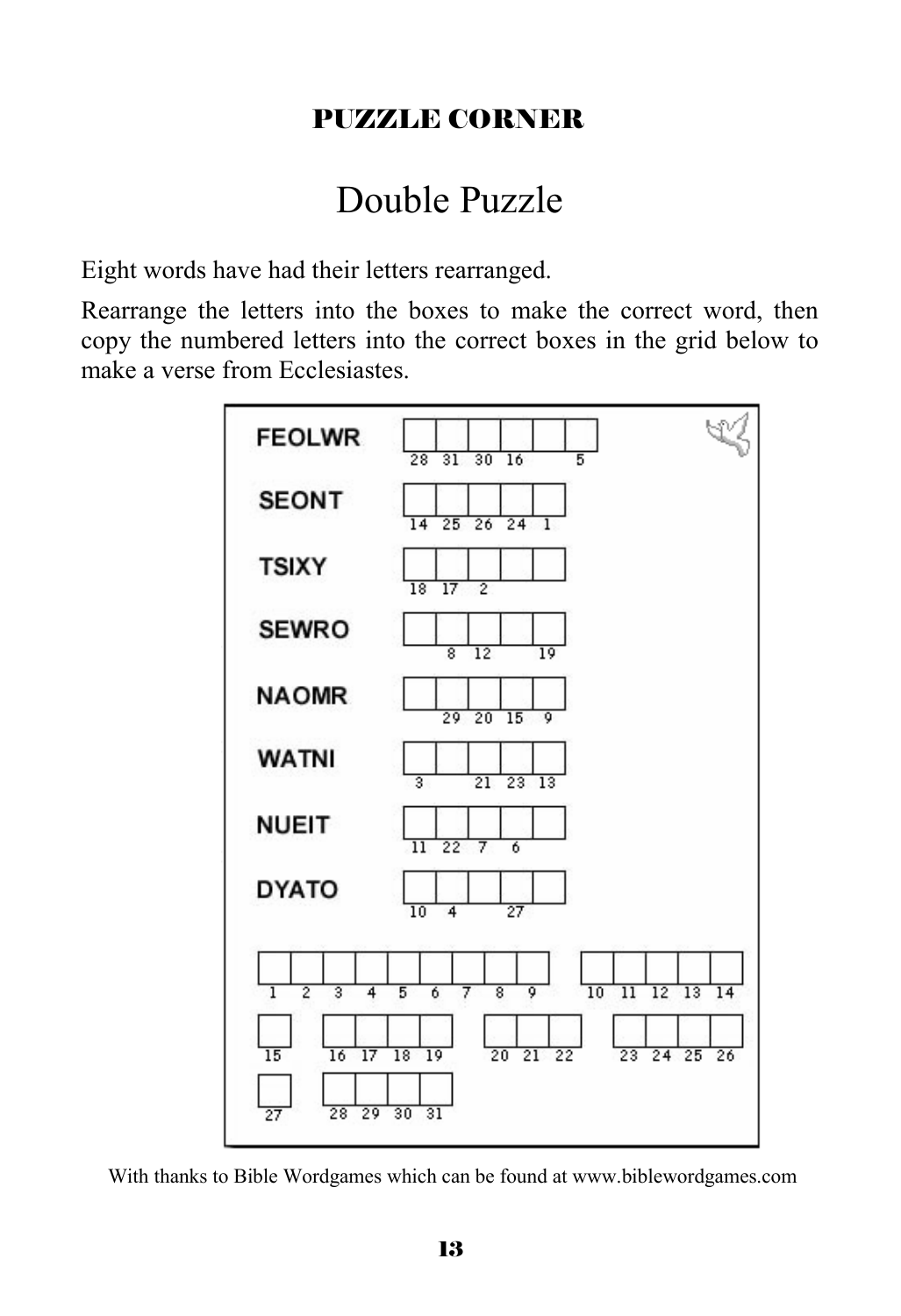### **CHURCH DIARY**



| Tue        |                 | 2 10.30am-noon      | Coffee and Chat                            |
|------------|-----------------|---------------------|--------------------------------------------|
|            |                 | 8.00 pm             | Time for Prayer                            |
| <b>Sun</b> | $7\overline{ }$ | $10.30$ am          | All Age Worship led by Rev Paul Timmis     |
| Weds 10    |                 | 7.45 pm             | Midways Group - Larry Barnes - Pearly King |
| Thurs 11   |                 | 8.00 pm             | Church Council - Appointments and          |
|            |                 |                     | <b>Pastoral Matters</b>                    |
| Fri        | 12              | 12.30 pm            | Luncheon Club                              |
| Sun $14$   |                 | $10.30$ am          | Morning Service led by Valerie Ashcroft    |
|            |                 | 6.30 pm             | Healing & Communion Service led by         |
|            |                 |                     | Rev Paul Timmis                            |
| Tue        | 16              | 10.30am-noon        | Coffee and Chat                            |
|            |                 | $8.00 \text{ pm}$   | Time for Prayer                            |
|            |                 | 7.30 pm             | Men's Supper Club (joined by members of    |
|            |                 |                     | Midways)– Sing Along Open Evening -        |
|            |                 |                     | Ken Hagon & Graham Currie lead the evening |
| Sun $21$   |                 | $10.30$ am          | Communion Service with Baptism led by      |
|            |                 |                     | Rev Paul Timmis                            |
|            |                 | Tue 23 10.30am-noon | Coffee and Chat                            |
|            |                 | $8.00 \text{ pm}$   | Time for Prayer                            |
| Weds 24    |                 | 7.45 pm             | Midways Group - Fish & Chip Supper         |
| Fri        | 26              | 12.30 pm            | Luncheon Club                              |
| Sun $28$   |                 | $10.30$ am          | Morning Service led by Dr Arthur Miller    |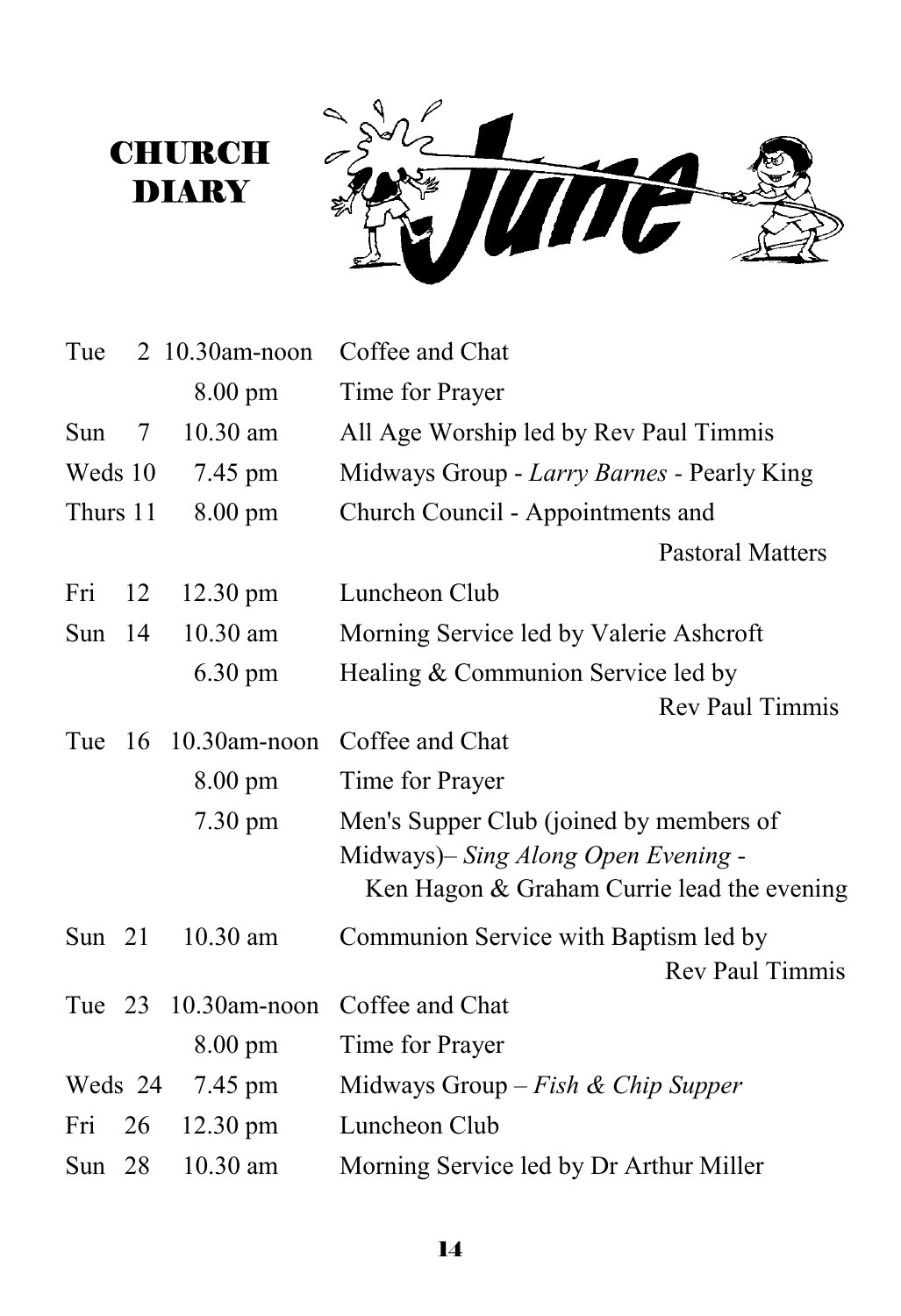#### Tue 30 10.30am-noon Coffee and Chat 8.00 pm Time for Prayer

*Please refer to the Website (www.martinway.org.uk) or Weekly Notice Sheet for any additional information* 





We wish all of those why celebrate a birthday this month a very

# *Happy Birthday*

and especially to:

#### **Simon Ward on 3rd June**

#### PUZZLE CORNER ANSWERS

Solution to the Wordsearch from last month's Newsletter

The mystery name was JESUS